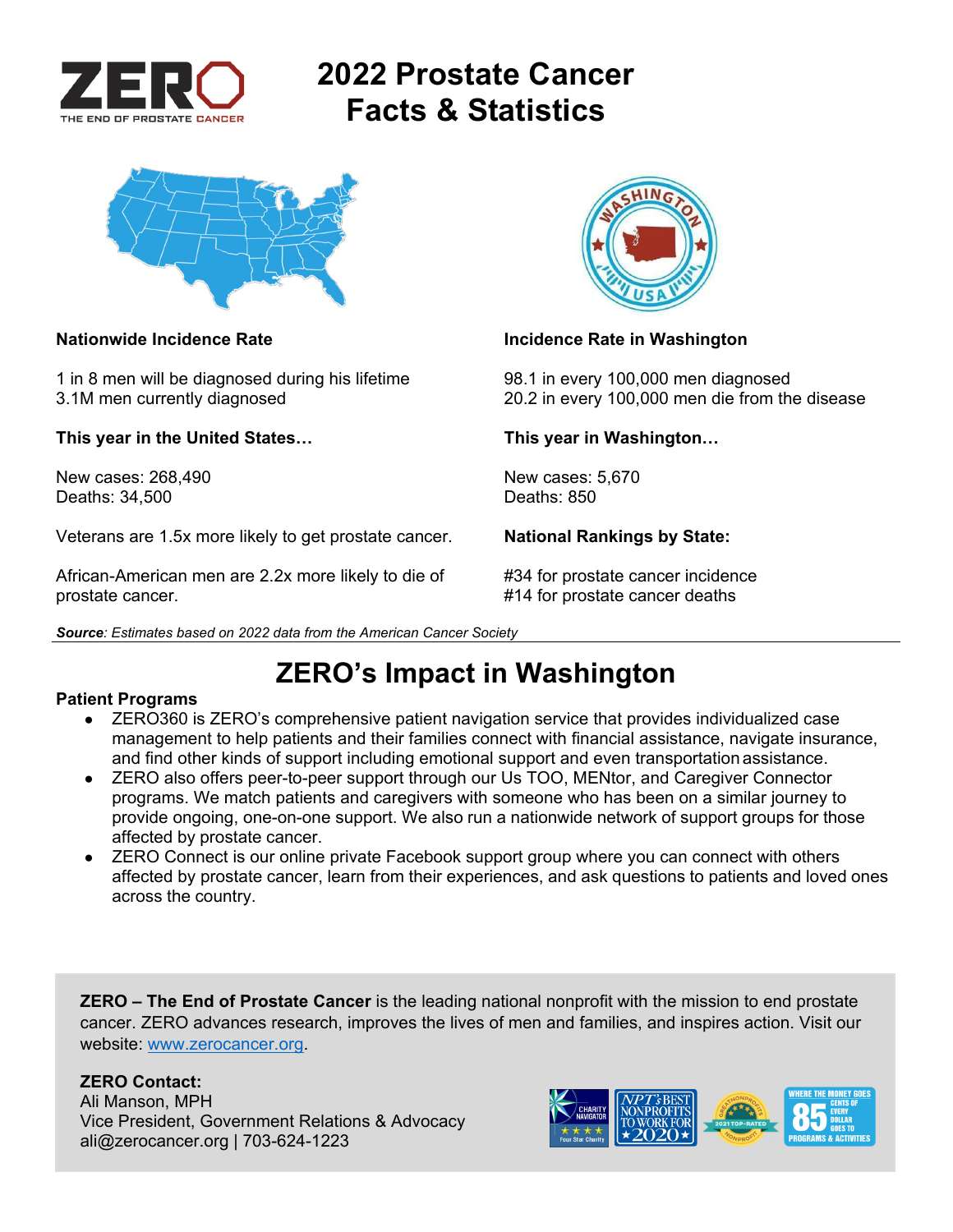

## **CDMRP Grants in Washington**

Year Introduced: 1997 Total Grants to Date: 145 Total Grand Awards Through FY 2020\*: \$82.4M

*\*PCRP data for FY 2021 has not yet been posted* 

| <b>Grant Recipient</b>                 | Year | <b>Amount</b>  |
|----------------------------------------|------|----------------|
| University of Washington               | 2012 | \$6,507,986.36 |
| Fred Hutchinson Cancer Research Center | 2013 | \$2,773,315.14 |
| Fred Hutchinson Cancer Research Center | 2008 | \$1,551,655.00 |
| Fred Hutchinson Cancer Research Center | 2014 | \$1,348,528.00 |
| University of Washington               | 2006 | \$1,323,750.00 |

## **CDC's National Comprehensive Cancer Control Program (NCCCP) Funding in Washington:**

- **Goal:** Reduce morbidity and mortality due to prostate cancer in the District.
- **Objective**: Through the provision of professional and public education, improve the appropriateness of prostate cancer screening for District residents.
- **Strategy:** Convene task force to organize and engage other partners (including representatives of primary care providers, public health educators, health literacy experts, etc.) and devise work plan and schedule to achieve objective.
- **Strategy:** Assess state of best practices and evidence-based educational interventions to increase knowledge about the risks and benefits of prostate cancer screening, both in professional care providers and general populations.
- **Strategy:** Assess current research on public and professional knowledge and attitudes about informed decision-making and prostate cancer-specific information, including risk factors, personal history, screening and diagnosis modalities (and their risks and benefits), treatment options, etc.
- **Strategy:** Based on assessments, develop, leverage resources for, and implement any required data collection plan, possibly including surveys and focus groups, to obtain District-specific information on public and professional knowledge and attitudes, as well as information on messaging (influencers, etc.).
- **Strategy:** Utilizing available research, design, leverage resources for, and implement professional and public educational initiatives to increase knowledge about prostate cancer and the risks and benefits of screening, possibly including internet-based, print, and small-group instructional modalities.
- **Strategy:** Develop campaign that will target specially burdened populations such as African Americans to heighten their perception of risk and encourage earlier screening (at 45 years of age).
- **Strategy:** Develop a monitoring strategy, possibly including Behavioral Risk Factor Surveillance

**ZERO – The End of Prostate Cancer** is the leading national nonprofit with the mission to end prostate cancer. ZERO advances research, improves the lives of men and families, and inspires action. Visit our website: www.zerocancer.org.

### **ZERO Contact:**

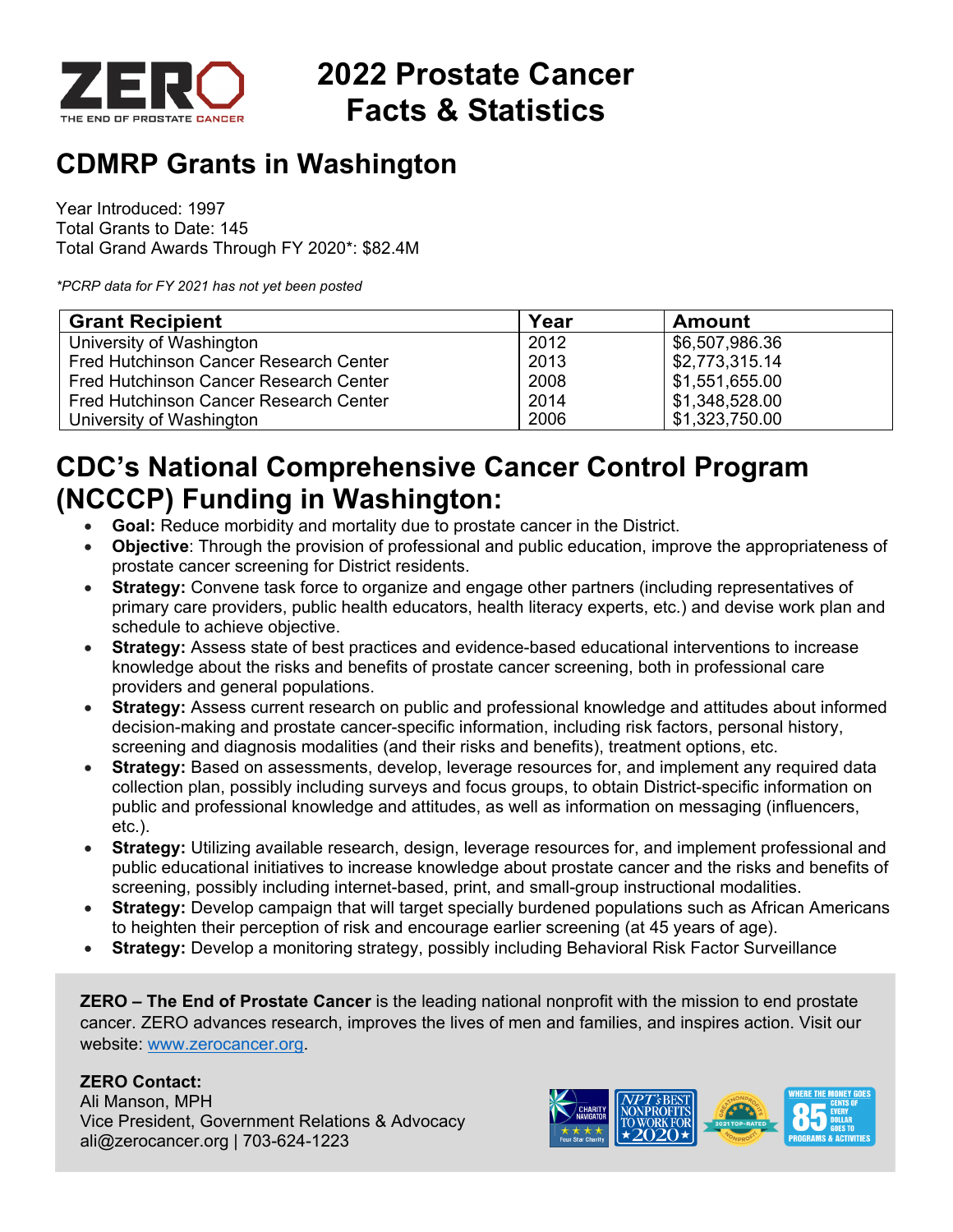

System (BRFSS) questions, surveys, health record reviews, and health payer and health system monitoring, to track informed decision-making and screening activity.

- St**rategy:** Continually study the impacts of intervention for improvement and make periodic reports to DCCC membership.
- **Objective:** Increase the early detection and appropriate management of clinically relevant prostate cancer, those cases with a reasonably high probability of disease, which adversely impacts chances of survival and quality of life
- **Strategy:** Convene taskforce, including organizations performing community 97 DC Cancer Control Plan 2013-2018 Prostate Cancer screening, to develop work plan and schedule to achieve objective.
- **Strategy:** Using existing data sources, complete an inventory of current community screening programs, including populations served, educational materials and processes used, use of informed decision-making, and data collection methods used for measuring screening and follow-up activity
- **Strategy:** Collect and assess best practices and evidence-based interventions for community screening and lay person based client education.
- **Strategy:** Analyze the collected data and achieve consensus on standards for community screening programs.
- **Strategy:** Advocate with public and non-profit funders to build unified standards into requests for proposals and applications, and with organizational leaders to gain buy-in.
- **Strategy:** Develop a dissemination and educational plan for program staff and organizational leaders for the unified standards and any knowledge foundation required for implementation.
- **Strategy:** Develop a monitoring strategy, possibly including surveys, program reports, and record reviews, to track informed decision-making, screening activity, and follow-up.
- **Strategy:** Study the impacts of initiatives for continual improvement and reporting to DCCC membership.
- **Objective:** Increase the early detection and appropriate management of clinically relevant prostate cancer, those cases with a reasonably high probability of disease, which adversely impacts chances of survival and quality of life
- **Strategy:** Convene taskforce to organize and engage other proposed members (including representatives of primary care providers, patient navigators, etc.) to develop work plan and schedule to accomplish objective.
- **Strategy:** Assess barriers (economic and noneconomic) to, and enablers of, appropriate prostate cancer screening and management in the District, using existing data or through the development and implementation of a needs assessment plan.
- **Strategy**: Develop and implement policy plan for assuring appropriate early detection opportunities, possibly to include mandated professional education hours on chronic disease and cancer and changes in health care financing.
- **Strategy:** Leverage DCCC membership to advocate for the assurance of public and/or private resources for the availability of District-wide patient navigation services.
- **Strategy**: Examine current data collection and monitoring schemes for screening, referral, and treatment activity in the District; produce recommendations on system and quality improvement (including modification of Cancer 98 DC Cancer Control Plan 2013-2018 Prostate Cancer Registry

**ZERO – The End of Prostate Cancer** is the leading national nonprofit with the mission to end prostate cancer. ZERO advances research, improves the lives of men and families, and inspires action. Visit our website: www.zerocancer.org.

## **ZERO Contact:**